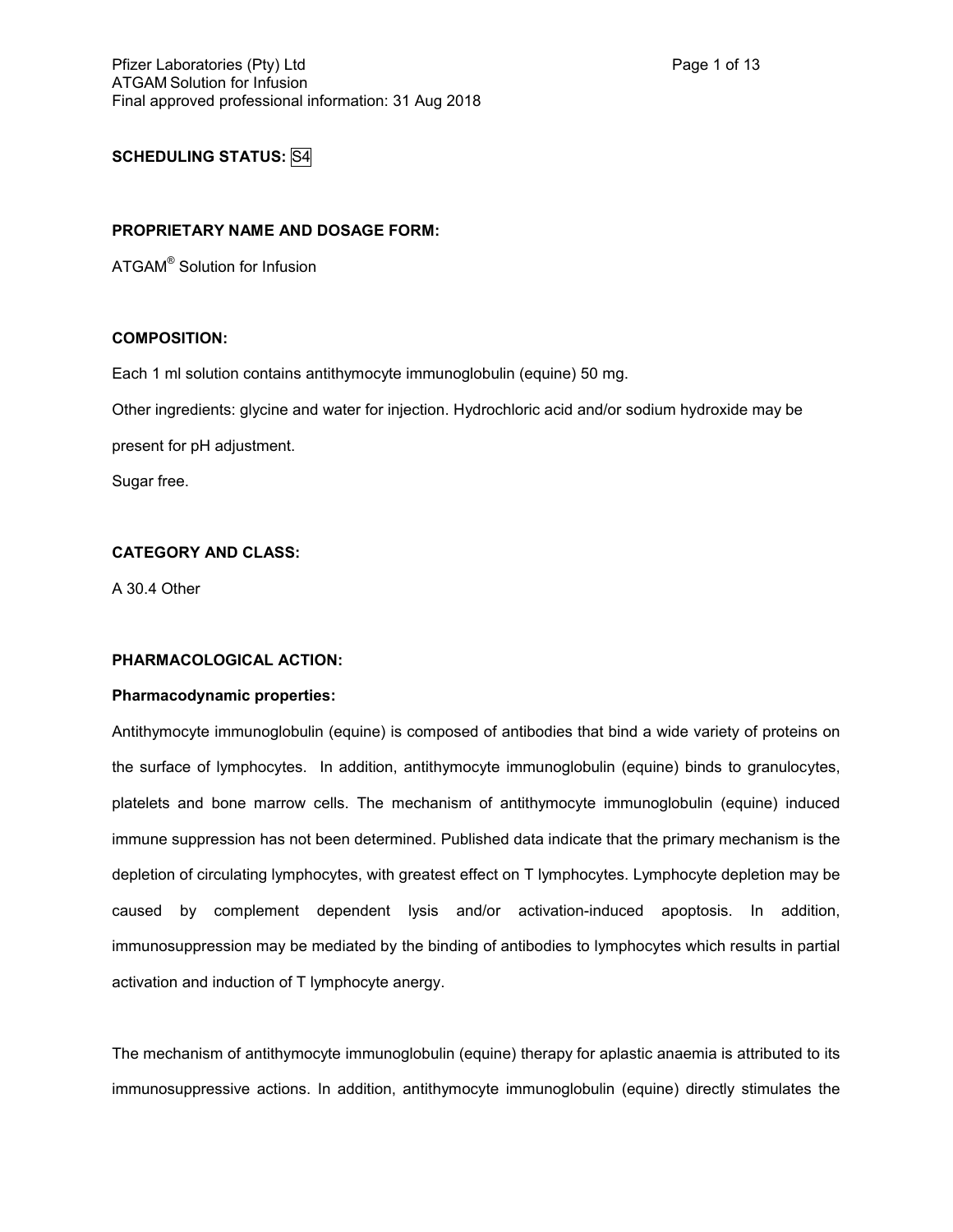growth of haematopoietic stem cells and release of haematopoietic growth factors such as interleukin-3 and granulocyte/macrophage colony stimulating factor.

## **Pharmacokinetic properties:**

## *Distribution:*

During infusion of 10 - 15 mg/kg/day, the mean peak value (n = 27 renal transplant patients) was found to be  $727 \pm 310$  μg/ml.

## *Metabolism and elimination:*

The half-life of equine immunoglobulin after antithymocyte immunoglobulin (equine) infusion was found to be  $5.7 \pm 3.0$  days in one group of recipients. The range for half-life was 1,5 to 13 days.

# **INDICATIONS:**

#### **Renal transplantation:**

ATGAM is indicated in combination with concomitant immunosuppressive therapy for the management of allograft rejection in renal patients.

#### **Aplastic anaemia:**

ATGAM is indicated for the treatment of moderate to severe aplastic anaemia in patients who are unsuitable for bone marrow transplantation.

## **CONTRAINDICATIONS:**

ATGAM is contraindicated in patients with a known hypersensitivity to antithymocyte immunoglobulin (equine) or to any of the excipients in the product.

Do not administer ATGAM to a patient who has had a severe systemic reaction (e.g. anaphylactic reaction) during prior administration of ATGAM or any other equine gamma globulin preparation.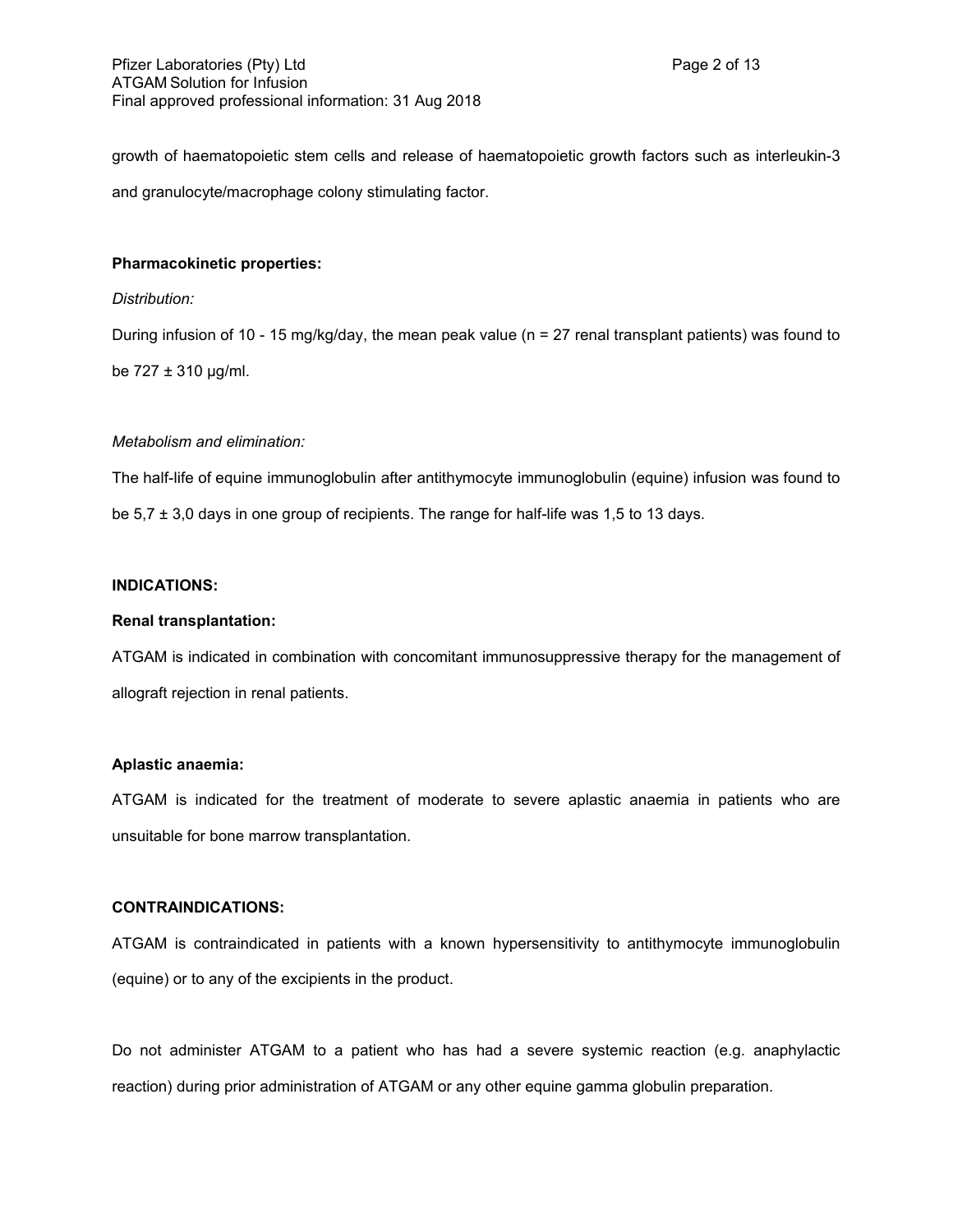The usefulness of ATGAM has not been demonstrated in patients with aplastic anaemia who are suitable candidates for bone marrow transplantation or in patients with aplastic anaemia secondary to neoplastic disease, storage disease, myelofibrosis, Fanconi's syndrome or in patients known to have been exposed to myelotoxic medicines or radiation.

Safety in pregnancy and lactation has not been established.

Experience in children has been limited.

# **WARNINGS AND SPECIAL PRECAUTIONS:**

Only physicians experienced in immunosuppressive therapy in the management of renal transplant or aplastic anaemia patients should use ATGAM**.**

Patients receiving ATGAM should be managed in facilities equipped and staffed with adequate laboratory and supportive medical resources.

Precise methods of determining the potency of ATGAM have not been established, thus activity may potentially vary from lot to lot.

Discontinue treatment with ATGAM if any of the following occurs:

- 1. Anaphylaxis
- 2. Severe and unremitting thrombocytopenia
- 3. Severe and unremitting leukopenia.

## **Anaphylaxis:**

Anaphylaxis may occur at any time during therapy with ATGAM. Stop infusion immediately and do not resume therapy with ATGAM.Respiratory distress and hypotension may indicate an anaphylactoid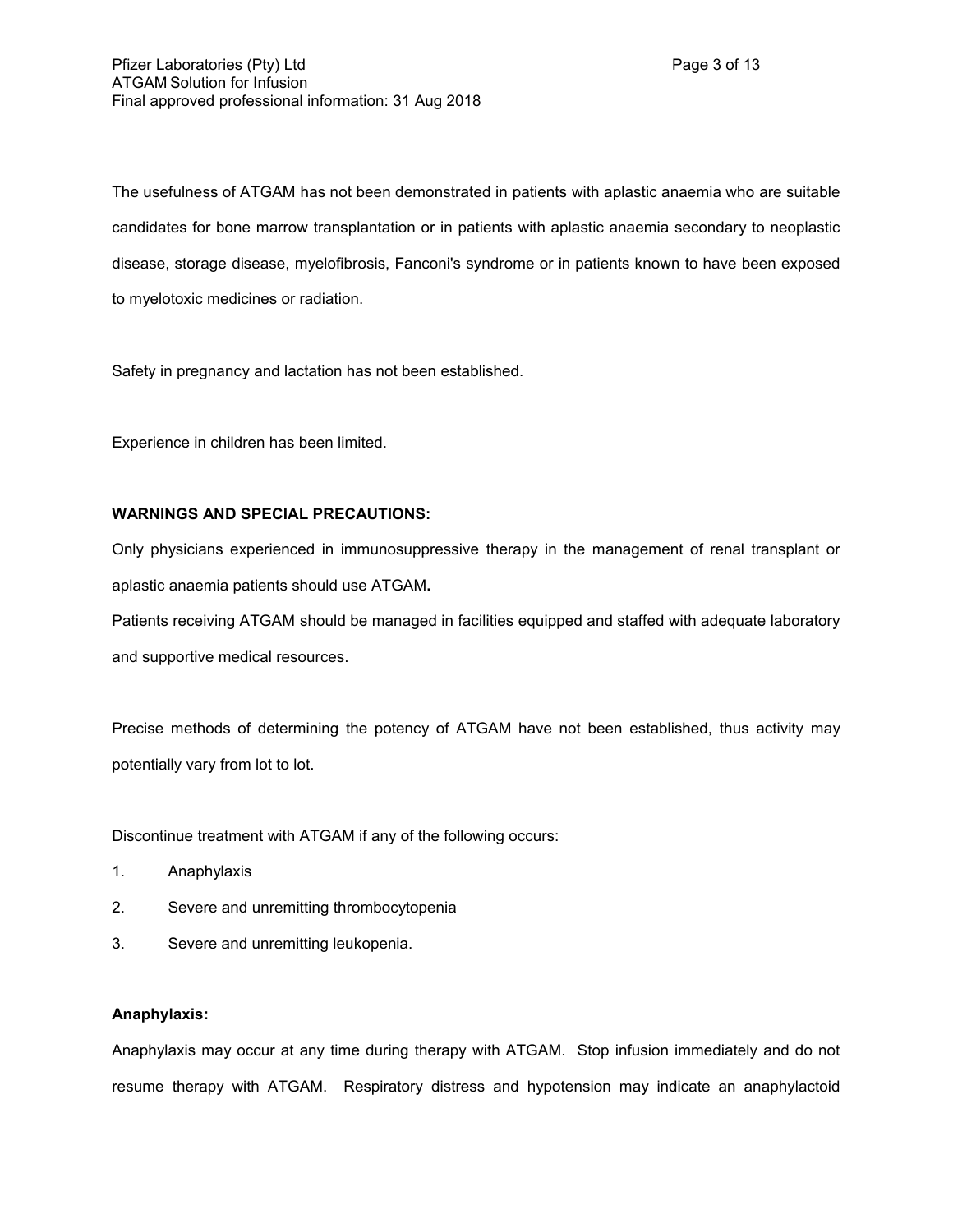reaction. Discontinue infusion of ATGAM if this occurs. Pain in the chest, flank, or back may indicate anaphylaxis or haemolysis.

#### **Immune-mediated reactions:**

In rare instances, serious immune-mediated reactions have been reported with the use of ATGAM. Clinical signs associated with anaphylaxis, other infusion associated reactions, and serum sickness have been reported (see SIDE EFFECTS). Based on the mechanism of action of ATGAM, there is a potential risk of cytokine release syndrome.

A systemic reaction such as generalised rash, tachycardia, dyspnoea, hypotension or anaphylaxis precludes any additional administration of ATGAM.

## **Skin testing:**

In the presence of a locally positive skin test to ATGAM, serious consideration to alternative forms of therapy should be given. The risk to benefit ratio must be carefully weighed. If therapy with ATGAM is deemed appropriate following a locally positive skin test, treatment should be administered in a setting where intensive life support facilities are immediately available and with a physician familiar with the treatment of potentially life threatening allergic reactions in attendance.

Allergic reactions such as anaphylaxis have occurred in patients whose skin test is negative.

Positive skin testing will not predict later development of serum sickness.

#### **Infection:**

Monitor patients carefully for signs of leukopenia, thrombocytopenia or concurrent infection. An increase in the incidence of cytomegalovirus infection in patients receiving ATGAM has been observed. Severe and unremitting haemolysis may require discontinuation of therapy with ATGAM.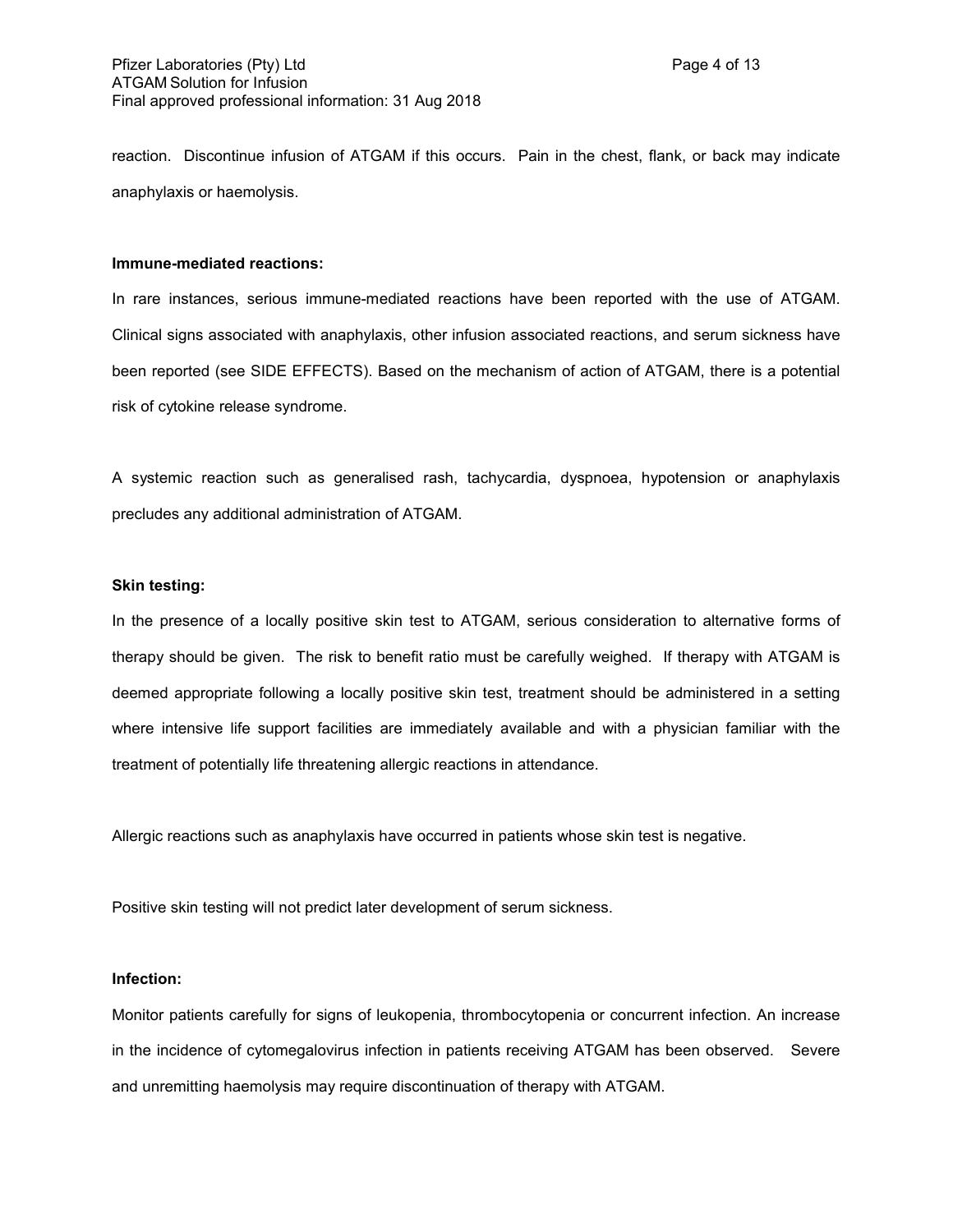Because thrombocytopenia can be associated with the administration of ATGAM, patients receiving it for the treatment of aplastic anaemia may need prophylactic platelet transfusions to maintain platelets at clinically acceptable levels.

In common with products derived from, or purified with human blood components, the possibility of transmission of some infectious diseases should be borne in mind.

## **Renal or hepatic impairment:**

In patients with aplastic anaemia and other haematologic abnormalities who have received ATGAM, abnormal tests of liver function and renal function have been observed.

## **Live-virus vaccines:**

Live-virus vaccines may not replicate successfully and antibody response could be reduced when the vaccine is administered after ATGAM administration. Live-virus vaccines should ideally be administered six months after therapy with ATGAM.

#### **Use in children:**

Experience with children has been limited (see CONTRAINDICATIONS).

#### **Use in the elderly:**

Clinical experience in a limited number of elderly patients ( $\geq$  65 years of age) has not identified differences in responses between the elderly and younger patients. In general, the dose for an elderly patient should be selected with caution, usually starting at the low end of the dosage range (see DOSAGE AND DIRECTIONS FOR USE), reflecting the greater frequency of decreased hepatic, renal, or cardiac function, and of concomitant disease or other medicine therapy in this age group.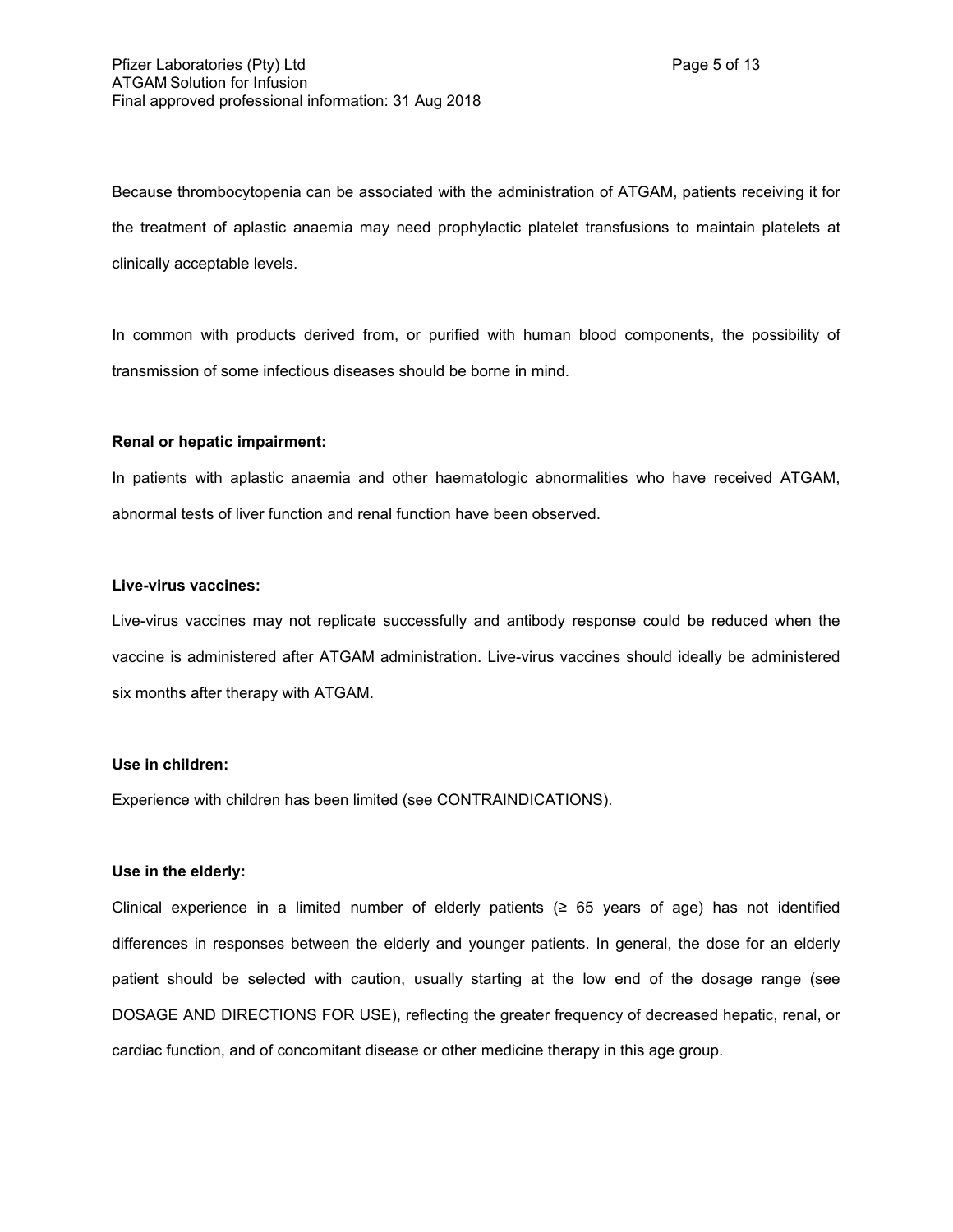## **Effects on ability to drive and use machines:**

No studies on the effect of ability to drive or use machines have been performed. Given the potential adverse reactions that may be experienced (e.g. dizziness, convulsion, confusional state, syncope), caution should be taken when driving or using machinery while on ATGAM.

## **INTERACTIONS:**

When the dose of corticosteroids and other immunosuppressants is being reduced, some previously masked reactions to ATGAM may appear. Under these circumstances, observe patients especially carefully during therapy with ATGAM.

## **HUMAN REPRODUCTION:**

Safety in pregnancy and lactation has not been established.

## **DOSAGE AND DIRECTIONS FOR USE:**

#### **Skin testing:**

Before the first infusion of ATGAM, skin testing of potential recipients is **strongly** recommended before commencing treatment. A conservative, conventional approach would first employ epicutaneous (prick) testing with undiluted ATGAM. If the patient does not show a wheal 10 minutes after pricking, proceed to intradermal injection of 0,02 ml of a 1:1000 v/v dilution of ATGAM in saline and a separate saline control injection of similar volume.

Use only freshly diluted ATGAM for skin testing.

Read the result at 10 minutes: A wheal of 3 mm or greater than that of the saline control site, with erythema or both with or without pseudopod formation and itching or a marked local swelling, should be considered a positive test, and an increased possibility of a systemic allergic reaction should the medicine be dosed intravenously.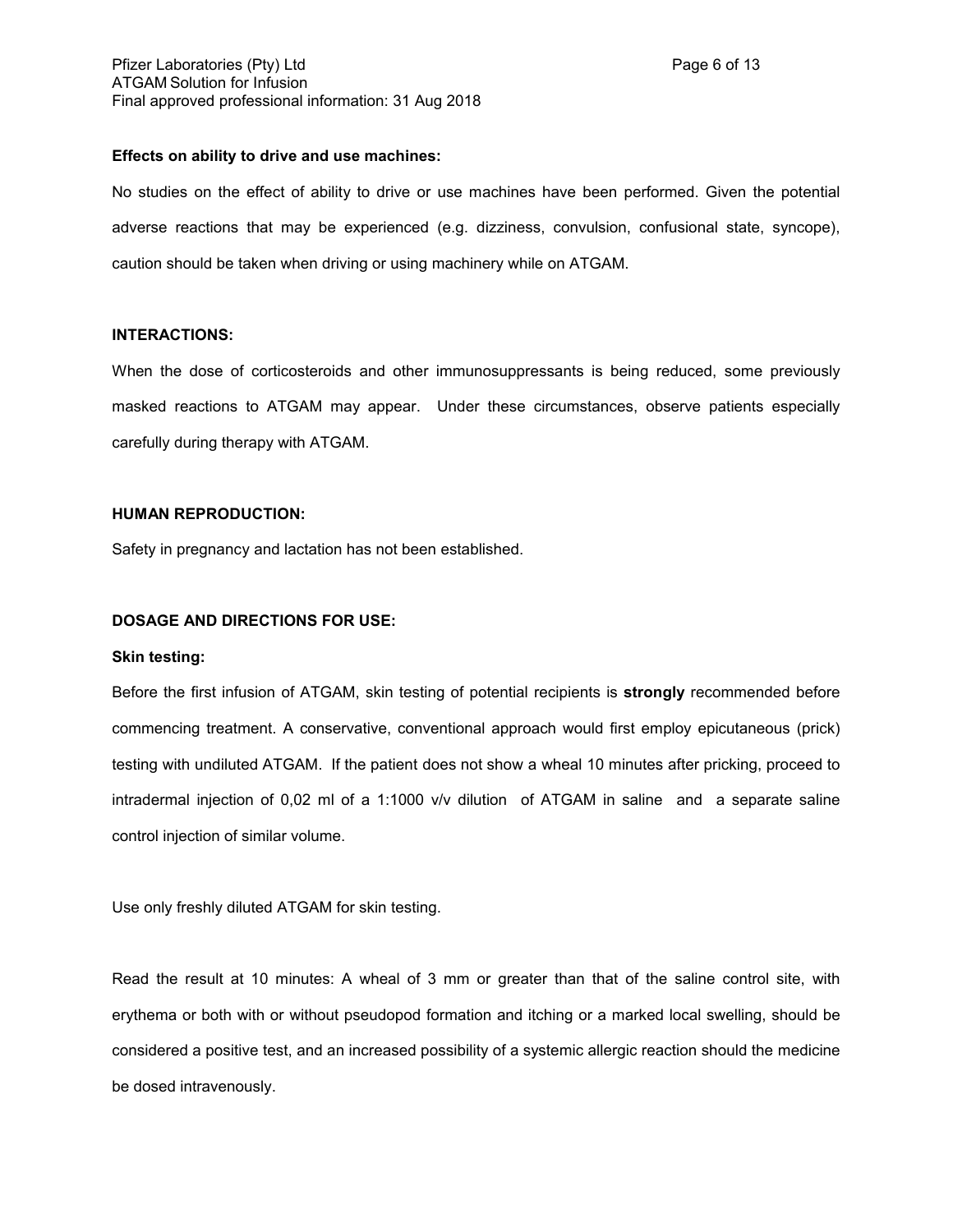Note: The predictive value of this test has not been proven clinically.

#### **Renal allograft recipients:**

Delaying the onset of allograft rejection: 15 mg/kg daily for 14 days, then every other day for 14 days for a total of 21 doses in 28 days. Administer the first dose within 24 hours before or after the transplant.

Treatment of rejection: The first dose of ATGAM can be delayed until the diagnosis of the first rejection episode. The recommended dose is 10 to 15 mg/kg daily for 14 days.

Additional alternate-day therapy up to a total of 21 doses can be given.

## **Aplastic anaemia:**

The recommended dosage regimen is 10 to 20 mg/kg daily for 8 to 14 days. Additional alternate-day therapy up to a total of 21 doses can be administered.

## **Use in the elderly (≥ 65 years of age):**

In general, the dose for an elderly patient should be selected with caution, usually starting at the low end of the dosage range (see WARNINGS AND SPECIAL PRECAUTIONS).

# **Preparation of solution:**

Inspect visually for particulate matter and discolouration prior to administration. ATGAM can be transparent to slightly opalescent, colourless to faintly pink or brown, and may develop a slight granular or flaky deposit during storage. ATGAM (diluted or undiluted) should not be shaken because excessive foaming and/or denaturation of the protein may occur.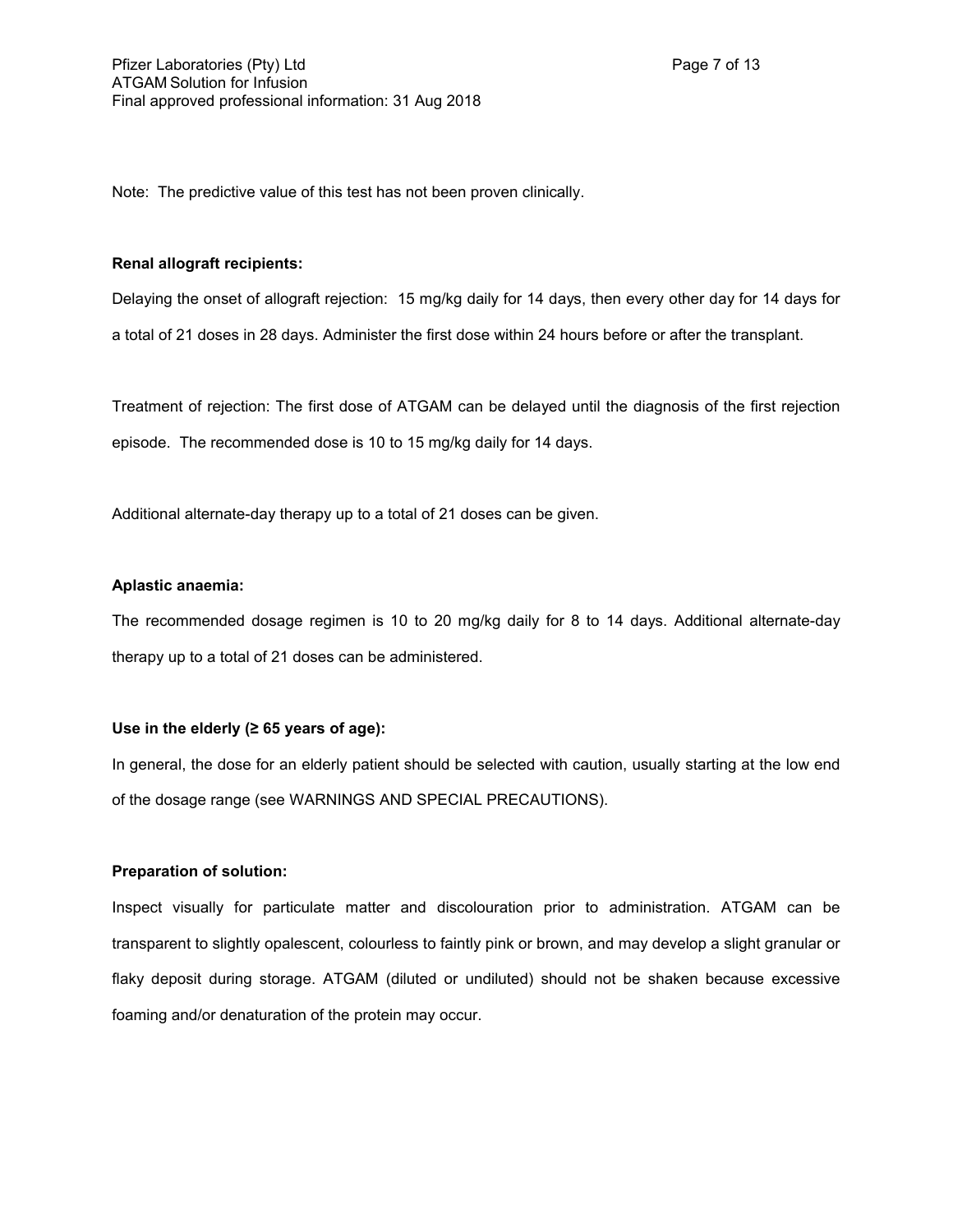Dilute ATGAM for intravenous infusion in an inverted bottle of sterile vehicle so the undiluted ATGAM does not contact the air inside. Add the total daily dose of ATGAM to the sterile vehicle (see Compatibility and stability). The concentration should not exceed 4 mg of ATGAM per ml. The diluted solution should be gently rotated or swirled to effect thorough mixing.

## **Administration:**

The diluted ATGAM should be allowed to reach room temperature before infusion. ATGAM is appropriately administered into a vascular shunt, arterial venous fistula, or a high-flow central vein through an in-line filter with a pore size of 0,2 to 1,0 micron. The in-line filter should be used with all infusions of ATGAM to prevent the administration of any insoluble material that may develop in ATGAM during storage. The use of high-flow veins will minimize the occurrence of phlebitis and thrombosis. Do not infuse a dose of ATGAM in less than 4 hours. Always keep appropriate resuscitation equipment at the patient's bedside while ATGAM is being administered. Observe the patient continuously for possible allergic reactions throughout the infusions (see SIDE EFFECTS).

#### **Compatibility and stability:**

The dilution of ATGAM in Dextrose Injection is not recommended, as low salt concentrations may cause precipitation. The use of highly acidic infusion solutions is also not recommended because of possible physical instability over time.

ATGAM, once diluted, has been shown to be physically and chemically stable for up to 24 hours at concentrations of up to 4 mg per ml in the following diluents: 0,9 % Sodium Chloride Injection, 5 % Dextrose and 0,225 % Sodium Chloride Injection, and 5 % Dextrose and 0,45% Sodium Chloride Injection.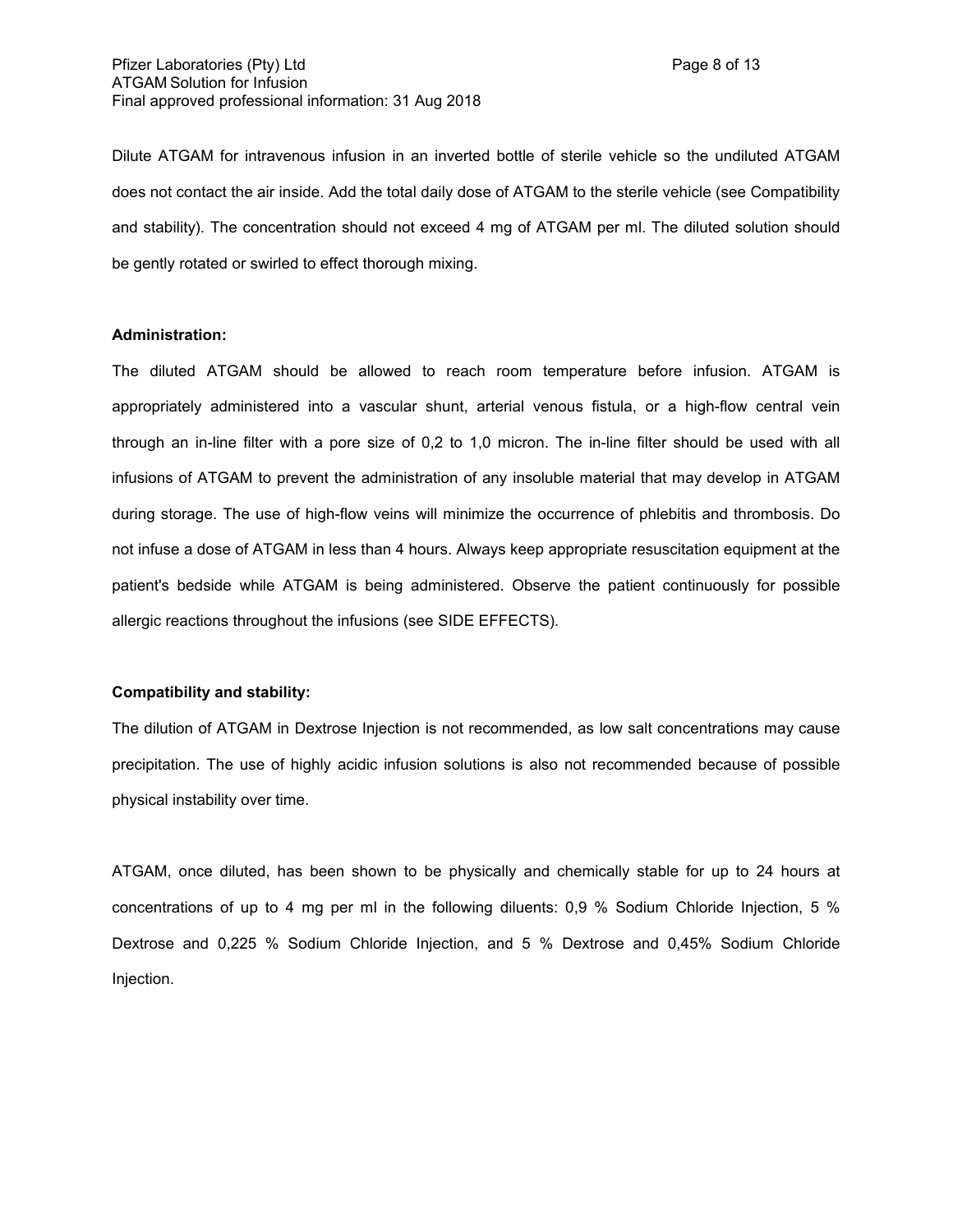It is recommended that diluted ATGAM be stored in a refrigerator if it is prepared prior to the time of infusion. Even if it is stored in a refrigerator, the total time in dilution should not exceed 24 hours (including infusion time).

# **SIDE EFFECTS:**

The most commonly reported adverse reactions (occurring in greater than 10 % of patients) are thrombocytopenia, leukopenia, rash, arthralgia, pyrexia, and chills.

The adverse drug reactions (ADR) reported with ATGAM during clinical studies or through post marketing experience are presented in the tables below. Adverse reactions are listed by MedDRA system organ class and preferred term, and frequency categories are defined using the following convention: Very common (≥ 1/10), Common (≥ 1/100 to < 1/10), Uncommon (≥ 1/1 000 to < 1/100), Rare (≥ 1/10 000 to < 1/1 000), and Very rare (< 1/10 000). Within each frequency grouping, adverse reactions are presented in order of decreasing seriousness.

| <b>MedDRA system organ class</b> | <b>Frequency</b> | <b>Adverse reaction</b>                |
|----------------------------------|------------------|----------------------------------------|
| Infections and infestations      | Common           | Infection                              |
|                                  | Uncommon         | Herpes simplex                         |
| Blood and lymphatic system       | Very common      | Thrombocytopenia, leukopenia           |
| disorders                        | Common           | Lymphadenopathy                        |
| Immune system disorders          | Uncommon         | Serum sickness, anaphylactic reaction  |
| Metabolism and nutrition         | Uncommon         | Hyperglycaemia                         |
| disorders                        |                  |                                        |
| Psychiatric disorders            | Uncommon         | Agitation                              |
| Nervous system disorders         | Common           | Headache, dizziness                    |
|                                  | Uncommon         | Convulsion, encephalitis, paraesthesia |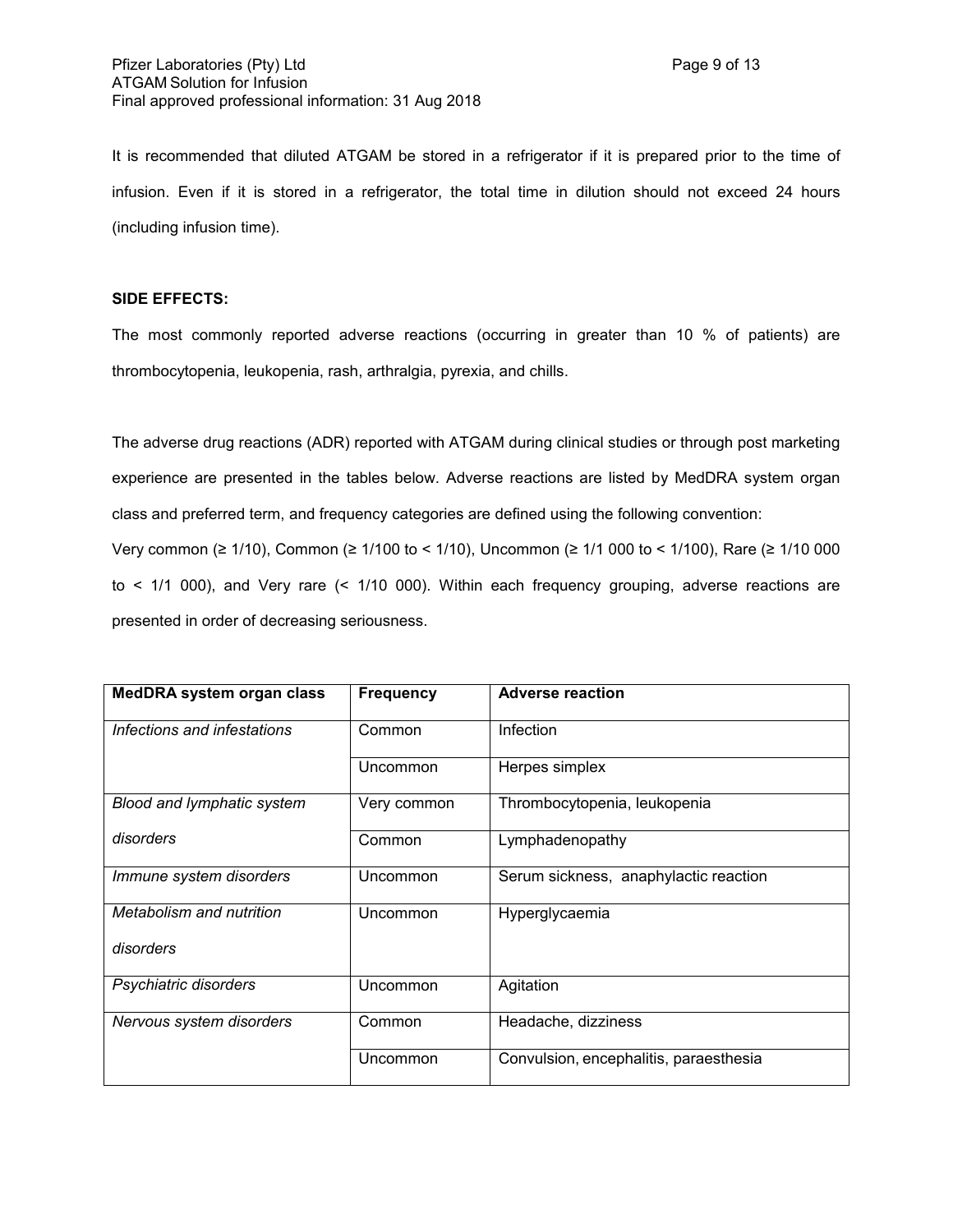| Cardiac disorders                                                                                  | Common      | Bradycardia, tachycardia                       |  |
|----------------------------------------------------------------------------------------------------|-------------|------------------------------------------------|--|
| Vascular disorders                                                                                 | Common      | Thrombophlebitis, hypertension, hypotension    |  |
|                                                                                                    | Uncommon    | Renal artery thrombosis, iliac vein occlusion  |  |
| Respiratory, thoracic and                                                                          | Common      | Dyspnoea                                       |  |
| mediastinal disorders                                                                              | Uncommon    | Pleural effusion, laryngospasm, pulmonary      |  |
|                                                                                                    |             | oedema                                         |  |
| Gastrointestinal disorders                                                                         | Common      | Nausea*, vomiting*, diarrhoea, upper abdominal |  |
|                                                                                                    |             | pain                                           |  |
|                                                                                                    | Uncommon    | Stomatitis, hiccups*                           |  |
| Skin and subcutaneous tissue                                                                       | Very common | Rash                                           |  |
| disorders                                                                                          | Common      | Urticaria*, pruritus                           |  |
|                                                                                                    | Uncommon    | Night sweats, allergic dermatitis, periorbital |  |
|                                                                                                    |             | oedema, toxic epidermal necrolysis             |  |
| Musculoskeletal, connective                                                                        | Very common | Arthralgia                                     |  |
| tissue and bone disorders                                                                          | Common      | Back pain*                                     |  |
| Renal and urinary disorders                                                                        | Uncommon    | Proteinuria                                    |  |
| General disorders and                                                                              | Very common | Pyrexia, chills                                |  |
| administration site conditions                                                                     | Common      | Chest pain*, infusion site pain, oedema        |  |
|                                                                                                    | Uncommon    | Asthenia, malaise                              |  |
| <i><b>Investigations</b></i>                                                                       | Uncommon    | Abnormal renal function test, abnormal liver   |  |
|                                                                                                    |             | function test                                  |  |
| Injury, poisoning and procedural                                                                   | Common      | Arteriovenous fistula thrombosis               |  |
| complications                                                                                      | Uncommon    | Wound dehiscence                               |  |
| * For those ADR terms when accounted in the source dataset as a single reaction with a related ADR |             |                                                |  |
| term (e.g. nausea/vomiting), the total number of occurrences was assumed to be the same for each   |             |                                                |  |
| individual ADR term.                                                                               |             |                                                |  |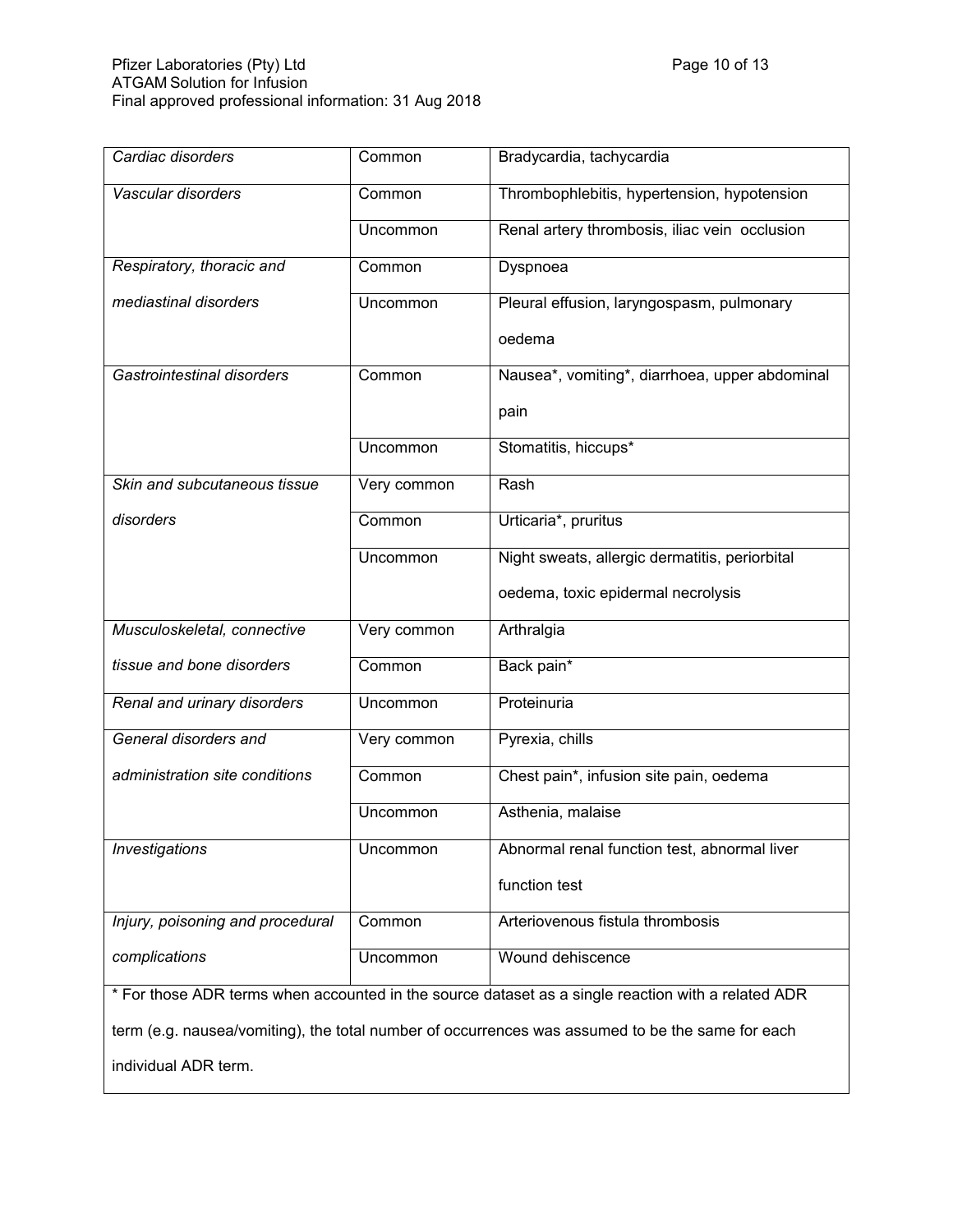# **Post-marketing experience:**

The following adverse reactions were reported during post-marketing experience with ATGAM:

| <b>MedDRA system organ class</b>                                    | Adverse reaction*                                                      |  |  |
|---------------------------------------------------------------------|------------------------------------------------------------------------|--|--|
| Infections and infestations                                         | Viral hepatitis, systemic infection, localised infection               |  |  |
| Blood and lymphatic system                                          | Anaemia, aplasia, granulocytopenia, haemolysis, haemolytic             |  |  |
| disorders                                                           | anaemia, neutropenia, pancytopenia, eosinophilia                       |  |  |
| Immune system disorders                                             | Vasculitis                                                             |  |  |
| Nervous system disorders                                            | Confusional state, disorientation, dyskinesia, tremor, syncope         |  |  |
| Cardiac disorders                                                   | Congestive cardiac failure                                             |  |  |
| Vascular disorders                                                  | Deep vein thrombosis, gastrointestinal haemorrhage                     |  |  |
| Respiratory, thoracic and                                           | Apnoea, cough, epistaxis                                               |  |  |
| mediastinal disorders                                               |                                                                        |  |  |
| Gastrointestinal disorders                                          | Abdominal pain, gastrointestinal perforation, oral pain, oropharyngeal |  |  |
|                                                                     | pain                                                                   |  |  |
| Musculoskeletal, connective                                         | Flank pain, muscle rigidity, myalgia, pain in extremity                |  |  |
| tissue and bone disorders                                           |                                                                        |  |  |
| Renal and urinary disorders                                         | Kidney enlargement, acute renal failure, ruptured kidney               |  |  |
| General disorders and                                               | Infusion site erythema, infusion site swelling, hyperhidrosis, pain    |  |  |
| administration site conditions                                      |                                                                        |  |  |
| * Frequency not known (cannot be estimated from the available data) |                                                                        |  |  |

# **KNOWN SYMPTOMS OF OVERDOSAGE AND PARTICULARS OF ITS TREATMENT:**

See SIDE EFFECTS. Treatment is symptomatic and supportive.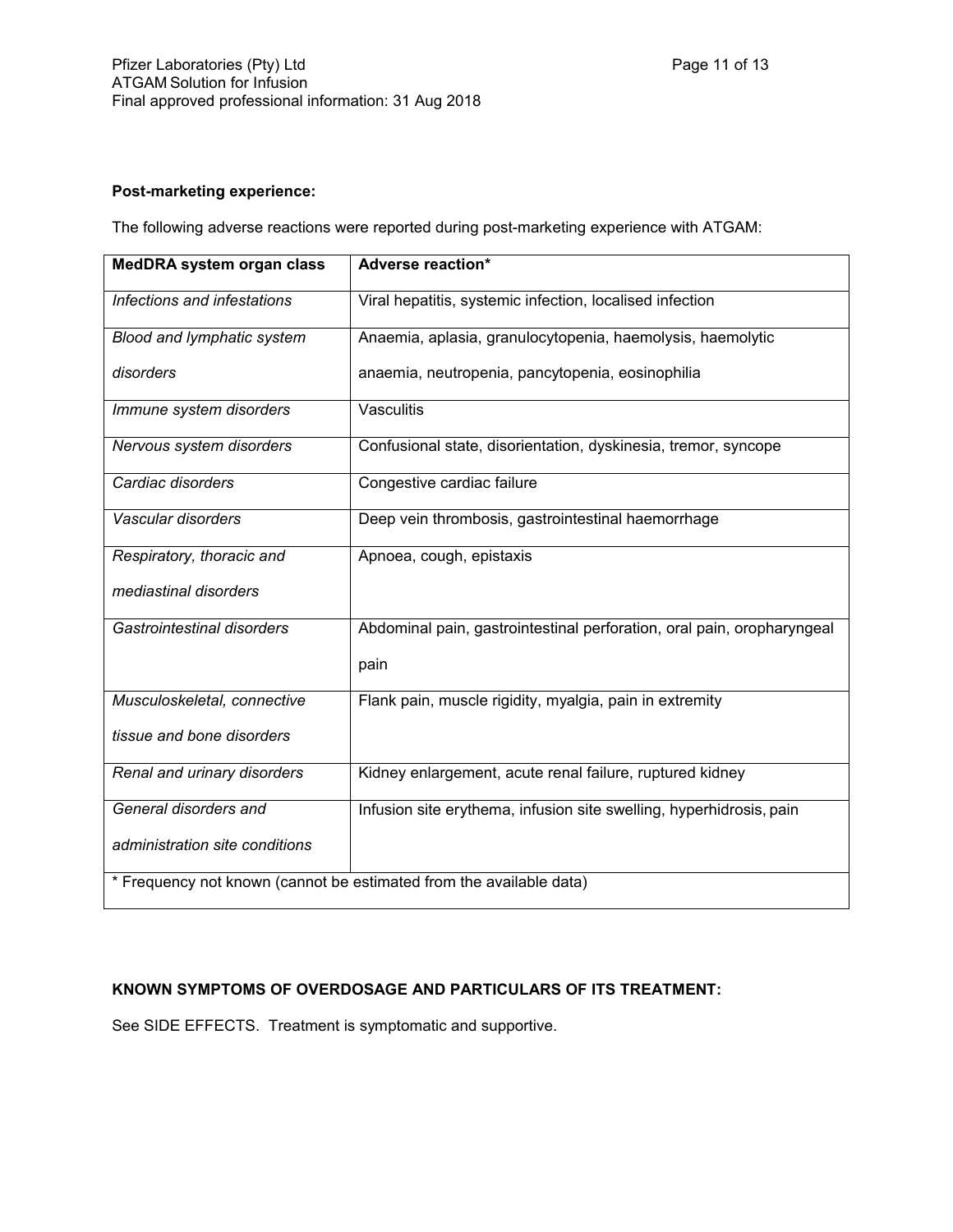The maximum tolerated dose of ATGAM would be expected to vary from patient to patient due the biological nature of the product. The largest single daily dose known to be administered to a patient (renal transplant recipient) was 7 000 mg administered at a concentration of approximately 10 mg/ml of saline, seven times the recommended total dose and infusion concentration. In this patient, the administration of ATGAM was not associated with any signs of acute intoxication or late sequelae.

A maximum therapeutic dose has not been established therefore the definition of overdose for ATGAM has not been clearly defined. Some renal transplant patients have received up to 50 doses in 4 months, and others have received 28-day courses of 21 doses followed by as many as 3 more courses for the treatment of acute rejection. The incidence of toxicologic manifestations did not increase with any of these regimens; however close monitoring of the patient is recommended.

## **IDENTIFICATION:**

ATGAM is a transparent to slightly opalescent aqueous protein solution. It may appear colourless to faintly pink or brown and is nearly odourless. It may develop a slight granular or flaky deposit during storage.

## **PRESENTATION:**

ATGAM Solution for Infusion is available in 5 ml ampoules in cartons of 5 ampoules.

# **STORAGE INSTRUCTIONS:**

Store in a refrigerator (2 °C - 8 °C).

Do not freeze.

Keep out of reach of children.

For storage conditions of diluted solution, see DOSAGE AND DIRECTION FOR USE (Compatibility and stability).